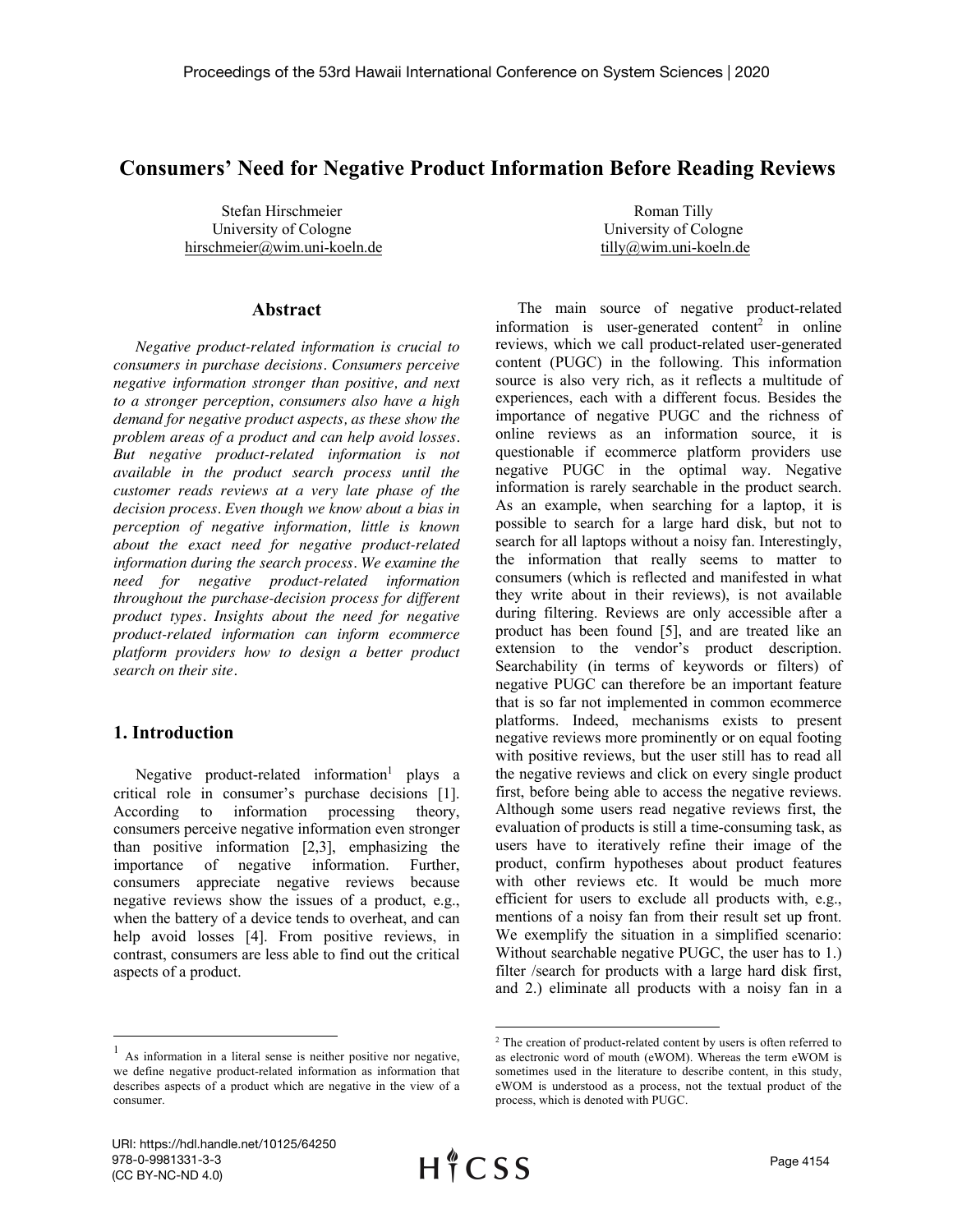manual, time-consuming process of reading all reviews. In contrast, with searchable PUGC, the user can obtain a result set with higher accuracy referring to his/her needs much quicker by *directly* excluding products with reviews mentioning a noisy fan.

Consumer reviews offer a form of peer learning among consumers by enabling other consumers to learn from past experiences [6]. In shopping contexts, there is often a need for negative product-related information, and probably already *before* reading reviews. As the number of online reviews increases, the need to organize and rearrange product-related information, both positive and negative, becomes more important [7]. Providing negative product-related information in earlier phases of the purchase process means getting away from the pure display of great text amounts, but providing the information in an aggregated and consolidated way, i.e., to transform many former experience attributes of a product into search attributes [8,9]. Of course, it is challenging for information systems designers to pull product-related information from reviews "in front of the product", not just from the technical perspective, but also from the perspective of information needs. But it is a straightforward thought to make PUGC, which has characteristics of "search attributes", also available for search and filter activities. For such a design, little is known about how user interfaces should look like, and how many negative product-related information consumers prefer in contrast to positive product-related information.

Studies on negativity bias have already shown that negative information is perceived stronger than positive information [1,4,10], and that the extent of this biased perception depends on the product type [3]; it has however not been examined whether the consumers' need for negative information is stronger than the need for positive information and if it also differs with the product type (as the consumer's perception of negative information does [11]). Combining the question of the need for negative product-related information with the question of an early availability of negative information in the search process, we formulate the following research question:

*How does the need for negative product-related information change throughout the purchase process (in comparison to the need for positive product-related information)? And does the product type influence the need for negative product-related information?*

The remainder of this paper is organized as follows. In Section 2, theoretical background and related work from three fields is introduced, namely, negativity bias in consumer purchase behavior, purchase-process models, and approaches to integrate review information into early purchase-process phases. In Section 3, the research approach and conceptual model to investigate the need for negative information throughout the purchase process depending on product type are depicted. Further, the survey instrument and data analysis propositions are explained. Results are presented in Section 4 and discussed in Section 5. We conclude with our contribution to negativity bias theory, that not only users' perception, but also users' need for negative information varies with the product type, and our contribution to practice, how ecommerce platform providers can use that knowledge to better design their web shop experience.

# **2. Related work and theoretical background**

First, we relate to existing literature in the field of the negativity bias in consumer purchase behavior and purchase-decision processes as we combine both concepts in our research. Further, we give some notes about corresponding approaches and methods to extract relevant product features (positive and negative) from reviews as a basis for its use in early phases of the purchase process.

## **2.1 Negativity bias in purchase behavior**

The negativity bias denotes the effect, that things of a negative nature have a greater effect on a person's psychological state than do positive or neutral things [12]. The notion of the negativity bias reaches back to psychology research, e.g. [10,13]. Since then, the negativity bias has been investigated within many different domains, such as attention [14], decisionmaking and judgement [15], evaluations [16], and learning. A profound analysis of the negativity bias was performed by Rozin and Royzman [17].

With the emergence of user-generated content and electronic word-of-mouth (eWOM), the negativity bias has been widely adopted by studies in the information systems domain. Several studies investigate the negativity bias with respect to consumer purchase behavior and the helpfulness of online reviews. For example, Yin et al. [4] found that negative reviews are more specific, have higher surprise value, and increase the ability to avoid losses. Sen and Lerman [3] found that readers exhibit a negativity bias for utilitarian product reviews only. Also differentiating on the product type, Pan and Zhang [11] found that both review valence and length have positive effects on review helpfulness, and the product type (i.e., experiential vs. utilitarian product) moderates these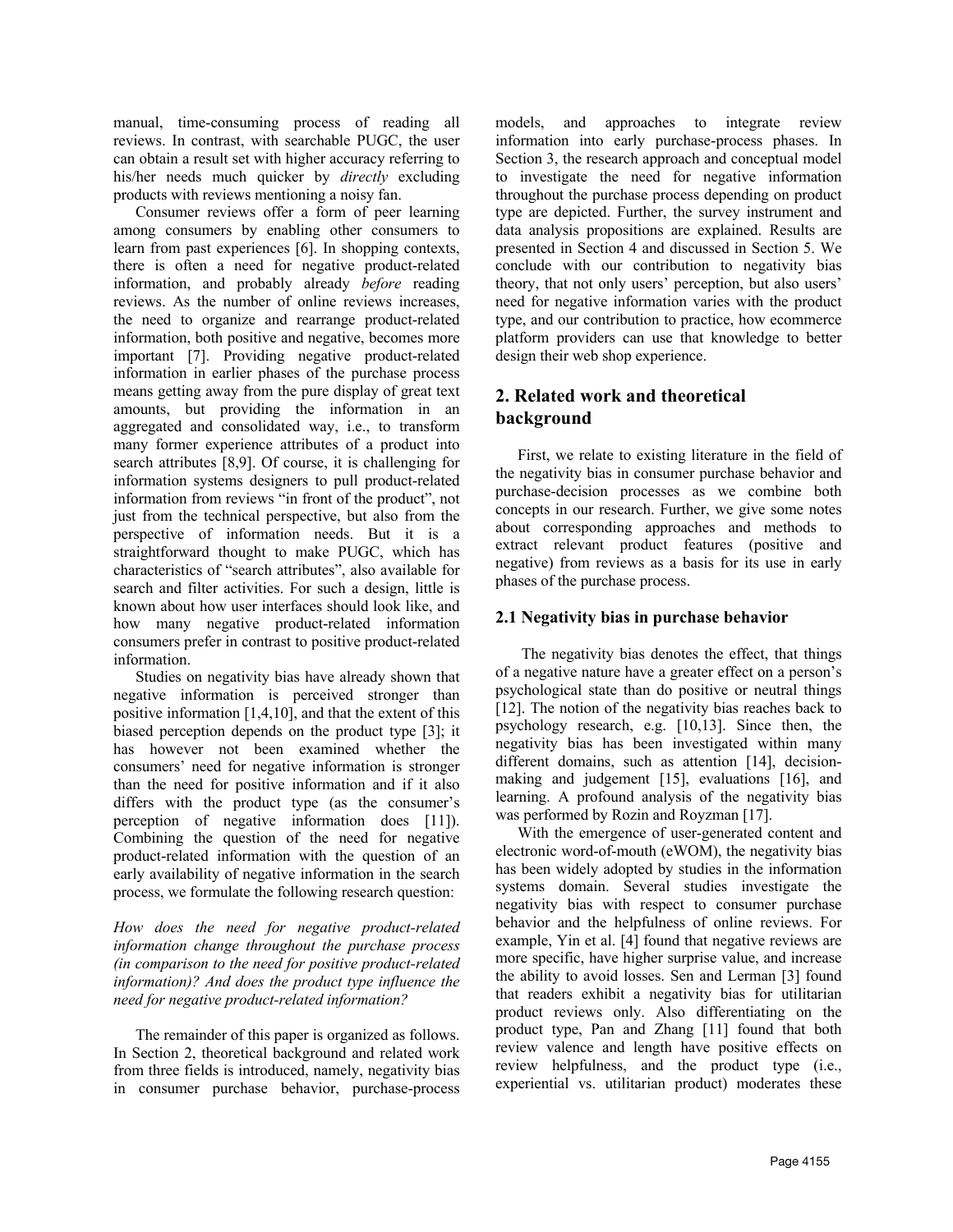effects. Also, Park and Lee [2] find that the eWOM effect is greater for negative eWOM than for positive eWOM. Lee et al. [18] examine the proportion and quality of negative online consumer reviews from the perspective of information processing using the elaboration likelihood model. Xue and Zhou [19] investigate on the impact of negative and positive eWOM information in relation to message credibility, brand interest, purchase intention, and forwarding intention. Wu [20] has shown in empirical studies that the negativity bias can be attenuated or even reversed in the context of eWOM.

#### **2.2. Purchase-decision process models**

Information processing theory identified three decision-making phases [21,22] in pre-internet times intelligence, design, and choice—which have since been adapted to online purchase decision making [23]. In general, when talking about the purchase-decision process, the consumer purchase funnel model [24] is widely used in various forms and under differing names (e.g., the consumer decision journey [25]) or in diverse "funnel models," such as the ecommerce funnel, sales funnel, or conversion funnel. The consumer decision model [26,27] proposes seven phases as one of the most detailed models: need recognition, search for information, pre-purchase alternative evaluation, purchase, consumption, postpurchase alternative evaluation, and divestment. Several other theories have been applied to the decision-making process, such as mental accounting theory [28]. Vázquez et al. [29] presented a novel analysis and classification of product-related information in terms of how it is involved in the phases of the consumer decision journey. Mudambi et al. [30] use a six-phase purchase process that even goes beyond the purchase (need recognition, information search, evaluation of alternatives, purchase decision, purchase, and post-purchase evaluation). Depending on the perspective, purchase-decision models have a different number of phases (three to seven) with different names. Throughout this study, "purchase process" and "purchase funnel" are used to identify the funnel model and the underlying purchase process.

## **2.3. Integrating negative product-related information into early purchase process phases**

The technical perspective of how to aggregate and consolidate negative product-related information from reviews and how to integrate them into earlier phases of the purchase process are a necessary prerequisite for making negative PUGC available during product search and filtering. Several approaches and frameworks have been proposed to analyze and aggregate reviews, e.g., [31–34].

Two papers are worth mentioning in the context of this paper, as they line out applications to aggregate product features mined from UGC and integrate them into a product search process: First, Huang et al. [5] present RevMiner, an extractive user interface that allows users to search for restaurants (e.g., "Mexican food, good service") and compare them. Second, Feuerbach et al. [35] propose an approach to integrate mined product features in form of search facets to build an interactive hotel search. However, both approaches did not take negative product features into account. Still to mention is, that although approaches have been proposed how to mine product features out of textual data and aggregate them, these approaches have rarely been applied in practice so far. One of the reasons might be that it is still unclear which information need for user-generated content exists in each phase of the purchase process.

# **3. Research approach**

The research approach combines findings about the negativity bias as part of information processing theory with a purchase funnel model in order to obtain a dynamic view (over the phases of the purchase process) on the need for negative product-related information for different product types. The following depicts how both negativity bias and purchase funnel apply to the research objective.

#### **3.1. Conceptual model**

The conceptual model comprises three constructs – the need for negative product-related information, the consumer's phase in the purchase funnel, and the product type (Figure 1). In the following, we will explain the three constructs.



**Figure 1. Conceptual model**

**3.1.1. Construct 1: Need for negative productrelated information.** The need for negative productrelated information can be interpreted as a facet of user requirements. The construct denotes the need for negative PUGC in comparison to positive PUGC. For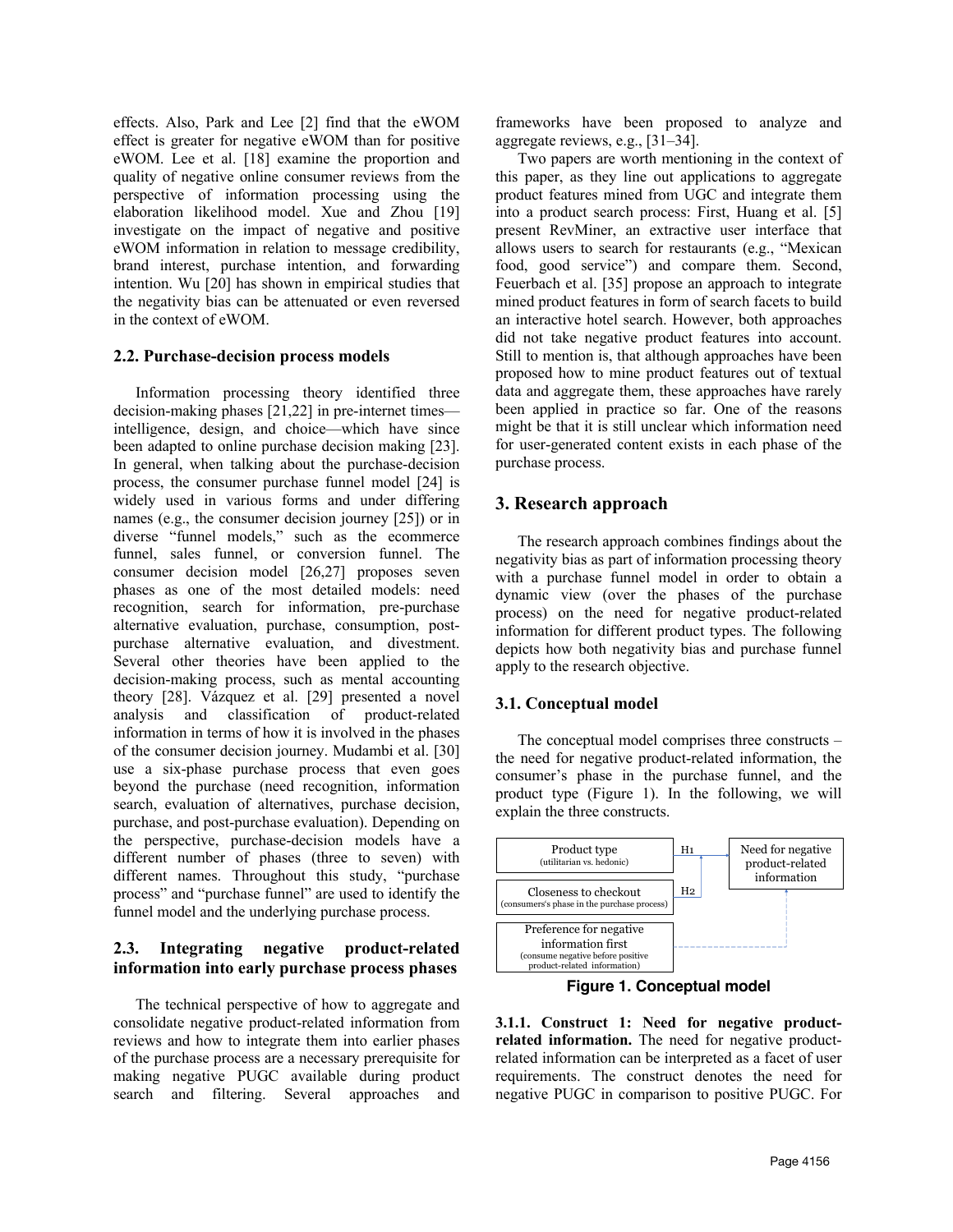practice, the need for negative PUGC is a relevant construct as it may directly inform information systems designers which type of information (negative or positive) is needed by users when designing a system based on product reviews.

**3.1.2. Construct 2: Closeness to checkout.** In this research approach, a parsimonious model of a purchase funnel was used that consists of three phases (see Figure 2): (1) a screening phase, during which the user gathers an overview about products; (2) a filtering phase, during which the user narrows down the consideration set; and (3) an evaluation phase, during which the user reads product-related information (i.e., descriptions and reviews) in detail.

The following gives an overview of what positive and negative product-related information means in the three different purchase funnel phases.

*PUGC in the screening phase.* Screening PUGC is the first step in the purchase process. "In the beginning phases of purchase, a buyer lacks experience, his choice criteria is not well-developed and he doesn't have any knowledge of various brands and their potential" [28, p. 27]. PUGC must be extracted from reviews, aggregated, consolidated, and condensed to be presentable in the screening phase.

*PUGC in the filtering phase.* Filtering PUGC is the second step in our purchase process model. If users should be able to filter for PUGC, it must be aggregated, consolidated, and condensed just like in the screening phase. Furthermore, we obtain two types of filters, positive and negative (include positive PUGC resp. exclude negative PUGC). The difference between screening and filtering is not the presentation of the PUGC but the functionality a filter provides.

*PUGC in the evaluation phase.* Evaluating productrelated information is the last step in the purchase process. In this phase, the user reads detailed information about every product in detail (i.e., the full text of the review). Figure 2 depicts examples of positive and negative PUGC in each of the three phases.

**3.1.3. Construct 3: Product type.** Different product type classifications can be found in the literature. In general, our research objective implies the focus on consumer goods. Consumer goods are often classified into convenience goods, shopping goods, specialty goods, and unsought goods [36]. It is also possible to distinguish material from immaterial goods. The theory of information economics distinguishes products according to information asymmetry, i.e. search good, experience good, and credence goods [37]. Another classification is the separation of utilitarian and hedonic products [3,38] or utilitarian and experiential products [11], whereas experiential goods also refer to hedonism.

While all these product differentiations might be worth examining, for our study, we chose to investigate on the differentiation of utilitarian and hedonic products, as this is the differentiation chosen by Sen and Lerman [3], which we base our hypotheses on, so we are better able to align our research to existing research. Utilitarian products are usually interesting to consumers because of their functionalities, and consumers' judgement is usually cognitively driven, instrumental and goal-oriented [39]. Hedonic products, in contrast, are characterized by aesthetic or sensual pleasure, fantasy, and fun [40]. Consumers judgement on hedonic products is more personal and emotional. Huang et al. found that consumers tend to seek and process product-related information differently between utilitarian and hedonic products [41].

# **3.2. Hypotheses**

From studies on customer reviews, we know that a) the product type influences a user's review valence [3], showing a greater negativity bias effect for utilitarian products than for hedonic products, and we also know that b) consumers appreciate negative reviews, because negative reviews show the issues of a product and can help avoid losses [4]. Putting together both a) the negativity effect depending on product type and b) the need for negative information, we can formulate the hypothesis that the product type also influences the need for negative product-related information. Hence, we hypothesize:

**H1:** The *need for negative product-related information* varies with the *product type*. A utilitarian product induces a higher need for negative product-related information than a hedonic product.

Next to showing this primary effect of H1, we seek to investigate whether the consumer's phase in the checkout process has a moderating effect on the need for negative product-related information. We know that information needs may vary throughout the purchase process [42], and therefore aim at obtaining a dynamic view. In the different stages of the purchase process, users have to fulfill different tasks. With different tasks, also information needs may vary, and the need for information may be assessed differently. We therefore formulate H2 as follows: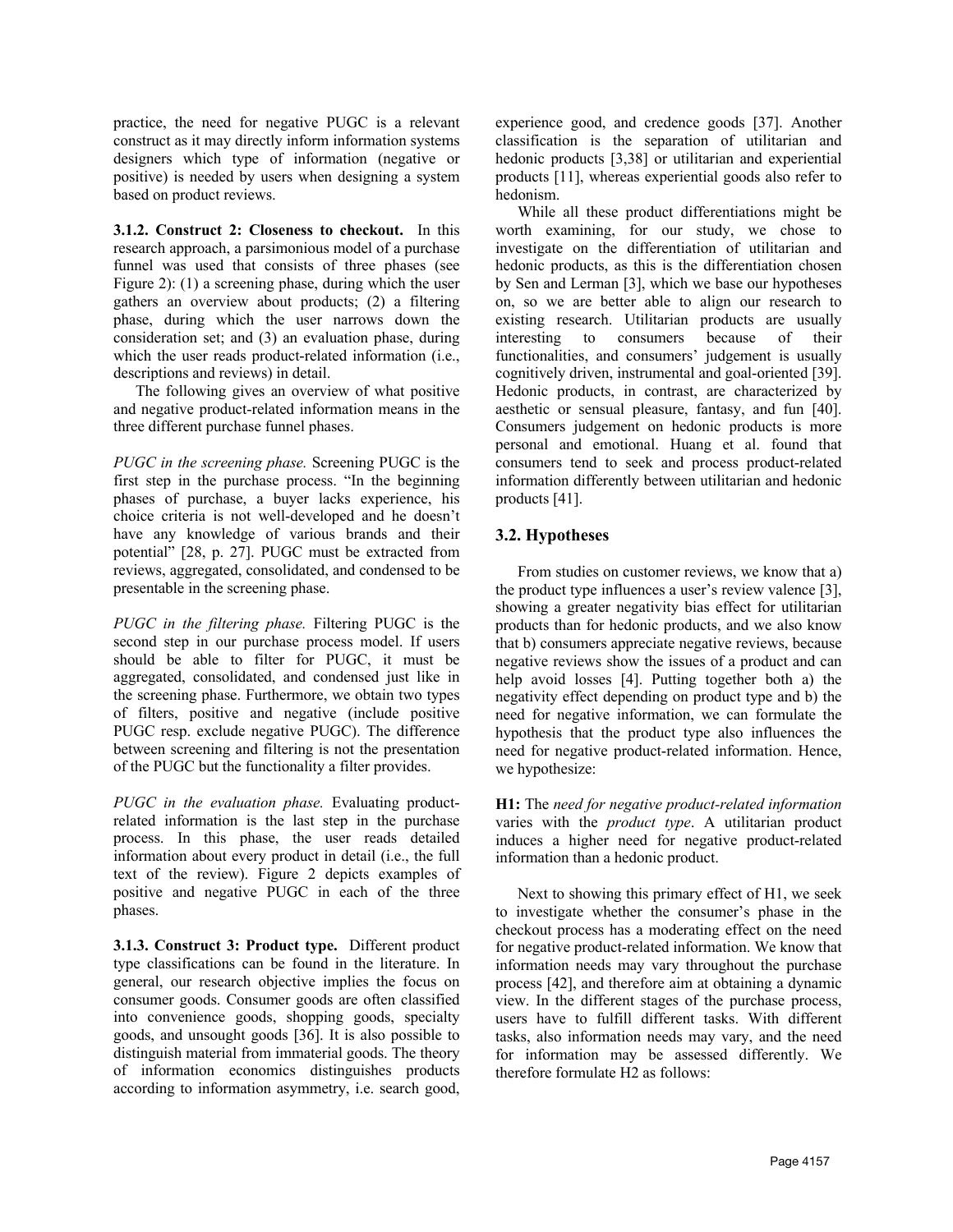**H2:** The *consumer's phase in the purchase process* has a moderating effect on the effect of product type on the need for negative product-related information.

Some consumers might have a *general* preference (irrespective of purchase phase or product type) to read negative reviews prior to positive reviews. To control for this potential influence and isolate it from the hypothesized effects, we add the general preference for reading *negative information first* as a control construct. All constructs are depicted in the conceptual model in Figure 1. In summary, the conceptual model and hypotheses resulted in a 2 (utilitarian vs. hedonic product) x 3 (screening vs. filtering vs. evaluation phase) x 2 (negative information first vs. later) factorial design.

#### **3.3. Research method**

This section describes the survey research method, which products were selected for empirical investigation, how the survey instrument was designed, and how data was collected. When discussing the research method, we decided to conduct a survey study in favor of an experimental research approach, for the following reasons: In both settings, users would be situated in a product search scenario, either on paper or with the help of a prototype. We feared, however, that in an experimental approach with a prototype some participants might click on negative filters only out of curiosity while others might just ignore them because negative filters are still quite uncommon in online search processes. Thus, the observed search behavior might have been biased towards participants' degree of curiosity, which does not occur in a survey study. Furthermore, mockups and prototypes bear the risk of priming participants towards certain design solutions. Hence, we decided to conduct a survey study.

**3.2.1. Survey instrument.** The consumers' need of negative PUGC in the search process cannot be assessed without setting it into relation with the need for positive PUGC. Of course, consumers would like to see negative information if it was available without opportunity costs. But the space for information presentation is limited, and also attention and time of consumers are limited. So, the need for information should be assessed in a competitive setting, that is, the importance of negative information in comparison to positive information.

Several methods exist to collect data about the relative importance of two options. A simple way would be to use Likert scales, which are generally suitable to assess user perceptions [43] and let the survey participant freely choose the importance for each information type, negative and positive. In the end, both assessments can be set into relation. Another way – comparative scaling with constant sum – is to include the resource limitation directly into the question, by forcing participants to choose from a virtual budget, that is, how many negative product features they want to see out of a fixed amount. This approach allows for better discrimination among options without taking too much time [44]. With only two options (negative and positive product features) and a sum of 10 product features, we consider this method to be easy and understandable for participants.

Regarding the phases of the purchase funnel process, we put survey participants into three different scenarios (i.e., screening, filtering, and evaluation). First, they were introduced to the fictitious scenario of a product search and to the three purchase phases including illustrative examples. This should help participants to obtain a good understanding of the context, although they had to read some text. For each purchase phase, participants received a detailed description of the assessment situation.

Regarding product types, we use the specific examples of a laptop (utilitarian product) and a movie (hedonic product). We chose these two products, as we can assume that everyone has at least once in his life considered buying them and is familiar with the situation to search for those products. For each product type and each phase, participants were given examples of product features (like in Figure 2).

Participants were asked to state the share of negative information (out of all information) they would like to see on a scale from 0 to 10 for each combination of product type and purchase phase, resulting in six survey items. The sequence of survey items was randomized across participants. The questions we asked for each product type are depicted in Table 1. Further, participants were asked to indicate their gender and age and if they read negative reviews first when shopping online.

**3.2.2. Data collection and analysis.** The survey was implemented as an online survey to be sent out to participants electronically. The hypothesized effects of product type and closeness to checkout as well as the controlled effect of general preference to consume negative information first were assessed by an analysis of variance (three-way ANOVA) and Wilcoxon rank sum tests or Friedman rank sum tests [45] for group differences. The analysis was supported by visual inspection of box and density plots.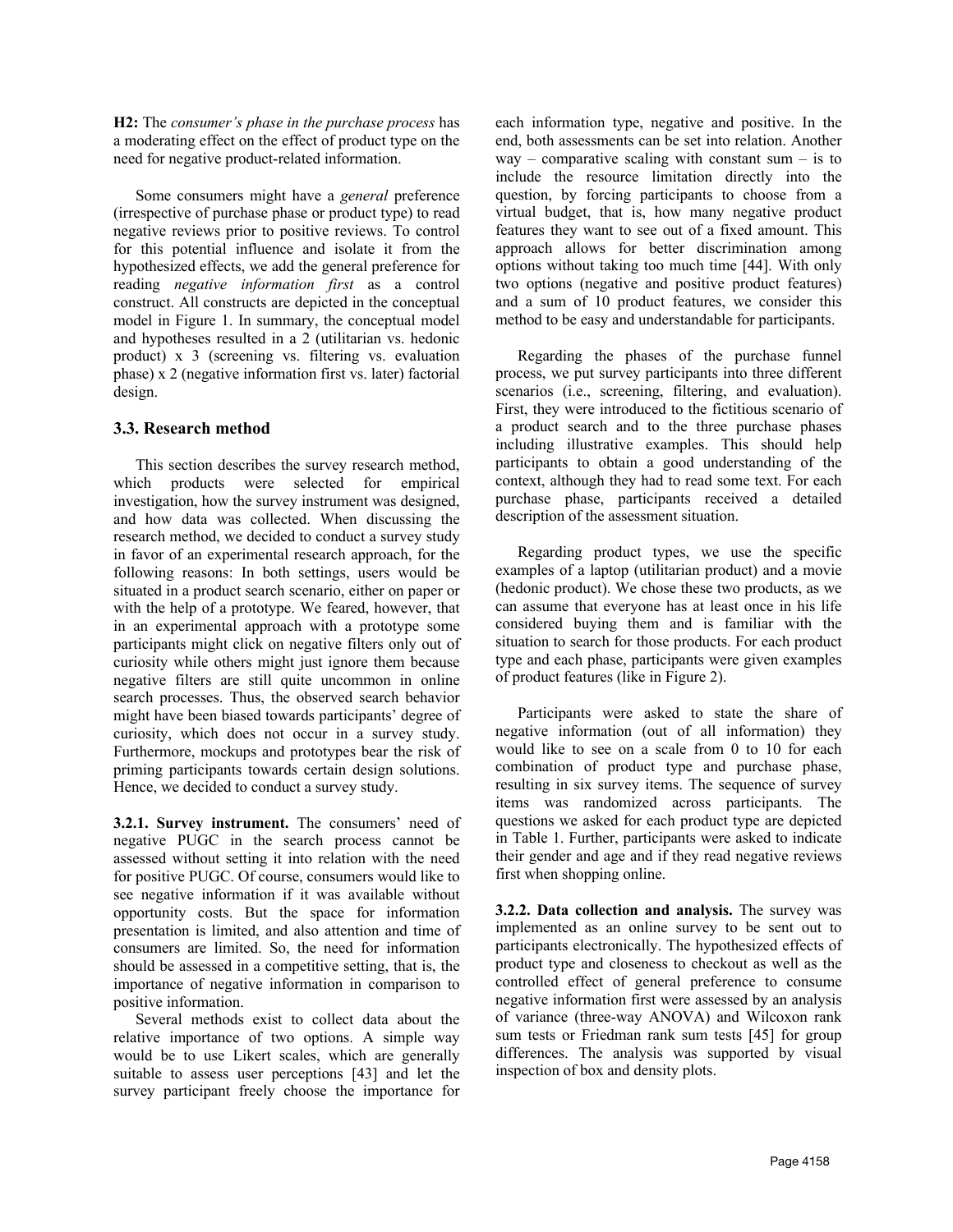| <b>Purchase funnel</b> | <b>User action</b>                                                                                                              | <b>Examples of product-related information</b>                                                                   |                                                                                              |  |  |
|------------------------|---------------------------------------------------------------------------------------------------------------------------------|------------------------------------------------------------------------------------------------------------------|----------------------------------------------------------------------------------------------|--|--|
| Screening              | Screening phase:<br>user gathers overview<br>about products                                                                     | <b>Positive</b><br>• Bright screen<br>• Long-lasting battery<br>• Silent fan                                     | <b>Negative</b><br>• Noisy fan<br>• Keyboard with bad<br>pressure point                      |  |  |
| Filtering              | <b>Filtering phase:</b><br>user narrows down the<br>consideration set                                                           | Include:<br>$\Box$ bright screen (8)<br>$\boxtimes$ high-quality chassis (7)                                     | Exclude:<br>$\boxtimes$ Noisy fan (5)<br>$\Box$ Heavy (14)                                   |  |  |
| Eval<br>Checkout       | <b>Evaluation phase:</b><br>user reads product<br>information in detail ( <i>i.e.</i><br>descriptions and reviews)<br>in detail | "Since I like to work on the<br>balcony, it is very important<br>to me that the device has a<br>bright display." | "I was <b>disappointed</b><br>from the battery, it<br>does not last longer<br>than 3 hours." |  |  |

# **Figure 2. Purchase funnel and examples of product-related information in each phase**

| Sample size                                                                                | n              | 148   |
|--------------------------------------------------------------------------------------------|----------------|-------|
| Screening/Laptop: If only 10 features could be displayed, how many negative product        |                | 4.196 |
| features would you want to see?                                                            |                | 4     |
| Screening/Movie: If only 10 features could be displayed, how many negative product         | Mean           | 3.655 |
| features would you want to see?                                                            | Median         | 3     |
| Filtering/Laptop: If you could only set 10 filters for product features, how many of these | Mean           | 4.027 |
| filters should be negative filters?                                                        |                |       |
| Filtering/Movie: If you could only set 10 filters for product features, how many of these  |                | 3.486 |
| filters should be negative filters?                                                        | Median         | 3     |
| Evaluation/Laptop: If only 10 reviews could be displayed, how many reviews with            |                | 4.466 |
| rather negatively mentioned product features would you want to see?                        |                | 5     |
| Evaluation/Movie: If only 10 reviews could be displayed, how many reviews with rather      |                | 3.797 |
| negatively mentioned product features would you want to see?                               |                | 4     |
| When searching online for products, I read negative reviews first.                         |                | 87    |
|                                                                                            | N <sub>0</sub> | 61    |
| Age                                                                                        | Min            | 17.00 |
|                                                                                            | Mean           | 23.13 |
|                                                                                            | Median         | 21.00 |
|                                                                                            | Max            | 50.00 |
| Gender                                                                                     | male           | 120   |
|                                                                                            | female         | 28    |

# **Table 1. Descriptive statistics**

| Table 2. Results of ANOVA and tests for group differences |  |  |  |
|-----------------------------------------------------------|--|--|--|
|-----------------------------------------------------------|--|--|--|

|                        | <b>ANOVA</b> |           |        | Group differences |       |                              |               |       |
|------------------------|--------------|-----------|--------|-------------------|-------|------------------------------|---------------|-------|
|                        |              | Sum of    | Mean   |                   |       |                              | Test          |       |
|                        | Df           | Squares   | Square | F                 | Sig.  | Test type                    | statistic     | Sig.  |
| Product type           |              | 75.5      | 75.542 | 19.743            | .0000 | Wilcoxon rank<br>sum, paired | $W = 4611$    | .0000 |
| Closeness to check-out | 2            | 20.9      | 10.440 | 2.7286            | .0659 | Friedman rank                | $X^2 = 4.484$ | .1062 |
| (purchase phase)       |              |           |        |                   |       | sum                          |               |       |
| Preference for neg.    |              | 35.4      | 35.449 | 9.2646            | .0024 | Wilcoxon rank                | $W = 3123.5$  | .0025 |
| information first      |              |           |        |                   |       | sum, unpaired                |               |       |
| Closeness to checkout  | C            | $\cdot$ 8 | .407   | .1062             | .8992 |                              |               |       |
| X Product type         |              |           |        |                   |       |                              |               |       |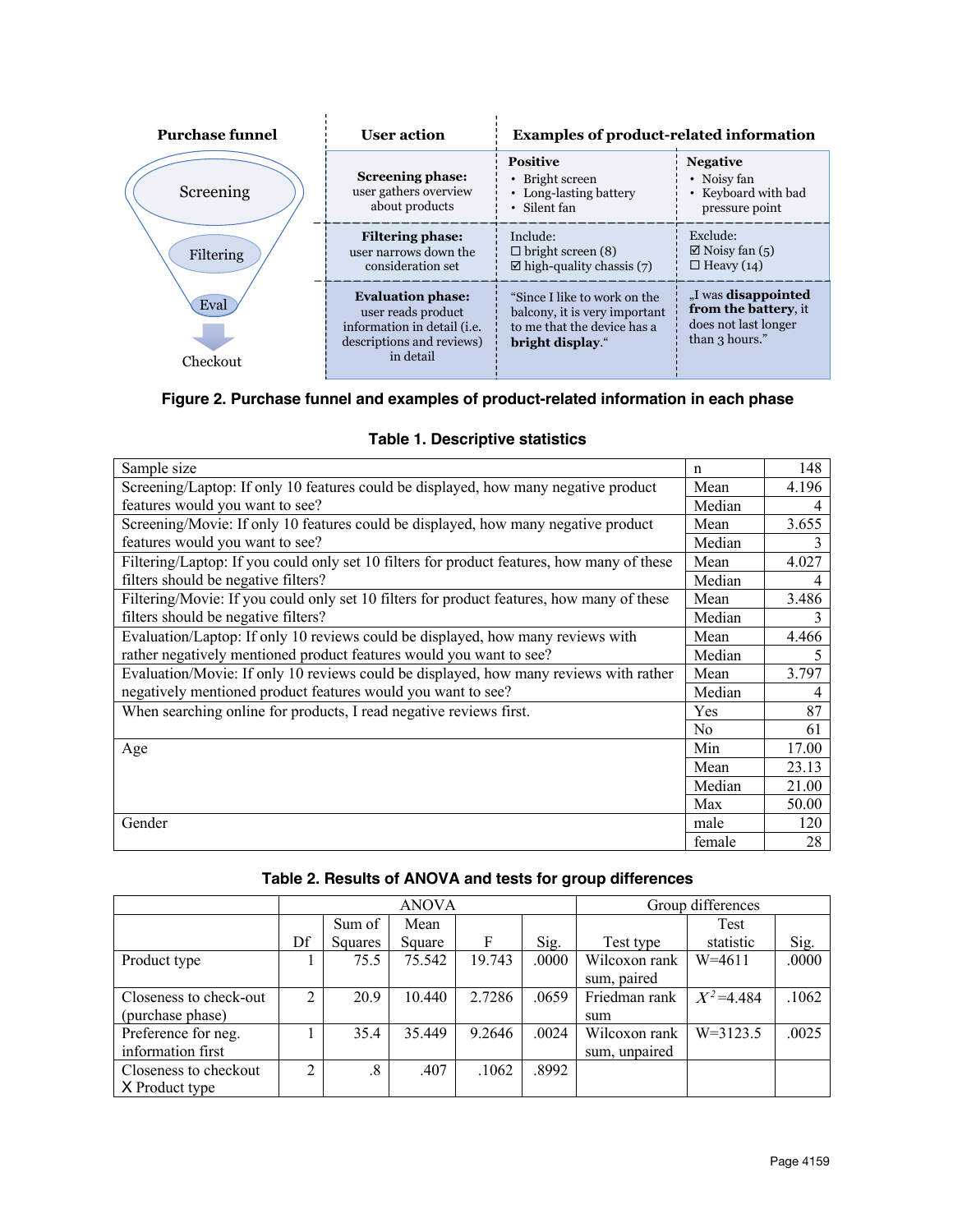# **4. Results**

In November 2017, the survey was distributed online and sent out to students of three courses at two German universities, one undergraduate (approximately 140 students) and two graduate courses (approximately 50 students and 30 students, respectively). Students were asked to answer the questionnaire at home using their laptops, smartphones, or tablets. 148 students participated in the survey, which equals a response rate of approximately 67%. Owing to the large share of male students in the university's Information Systems programme, from which we obtained most of the answers, our sample was unbalanced in terms of gender (120 male and 28 female, which equals 81% and 19%, respectively). Figure 3 provides a breakdown of respondents' age and gender.



**Figure 3. Breakdown of age and gender**

Table 2 reports the quantitative results of the statistical analysis. With respect to the effect of product type on need for negative product-related information (H1), survey results confirmed the first hypothesis. The need for negative information was significantly higher for the utilitarian product (laptop) than for the hedonic product (movie) (ANOVA: F=19.7431, p=.0000; Wilcoxon: W=4611, p=.0000).



**Figure 4. Density plot of the need for negative information for both product types**

Figure 4 visualizes the different levels of need for negative information items for the two different product types. We formulate Finding 1:

**Finding 1.** There is a direct effect of the product type on the need for negative product-related information. A utilitarian product induces a higher need for negative product-related information than a hedonic product. Therefore, H1 holds.





**Moderator effect.** The hypothesized moderator effect of closeness to checkout on the effect of product type (H2) was not found to be significant (ANOVA:  $F = .1062$ ,  $p = .8992$ ). However, boxplots of data revealed that there is a weak tendency for an interaction of product type and purchase phase as the need for negative information items in the third purchase phase (evaluation) increases slightly stronger for the utilitarian product than for the hedonic product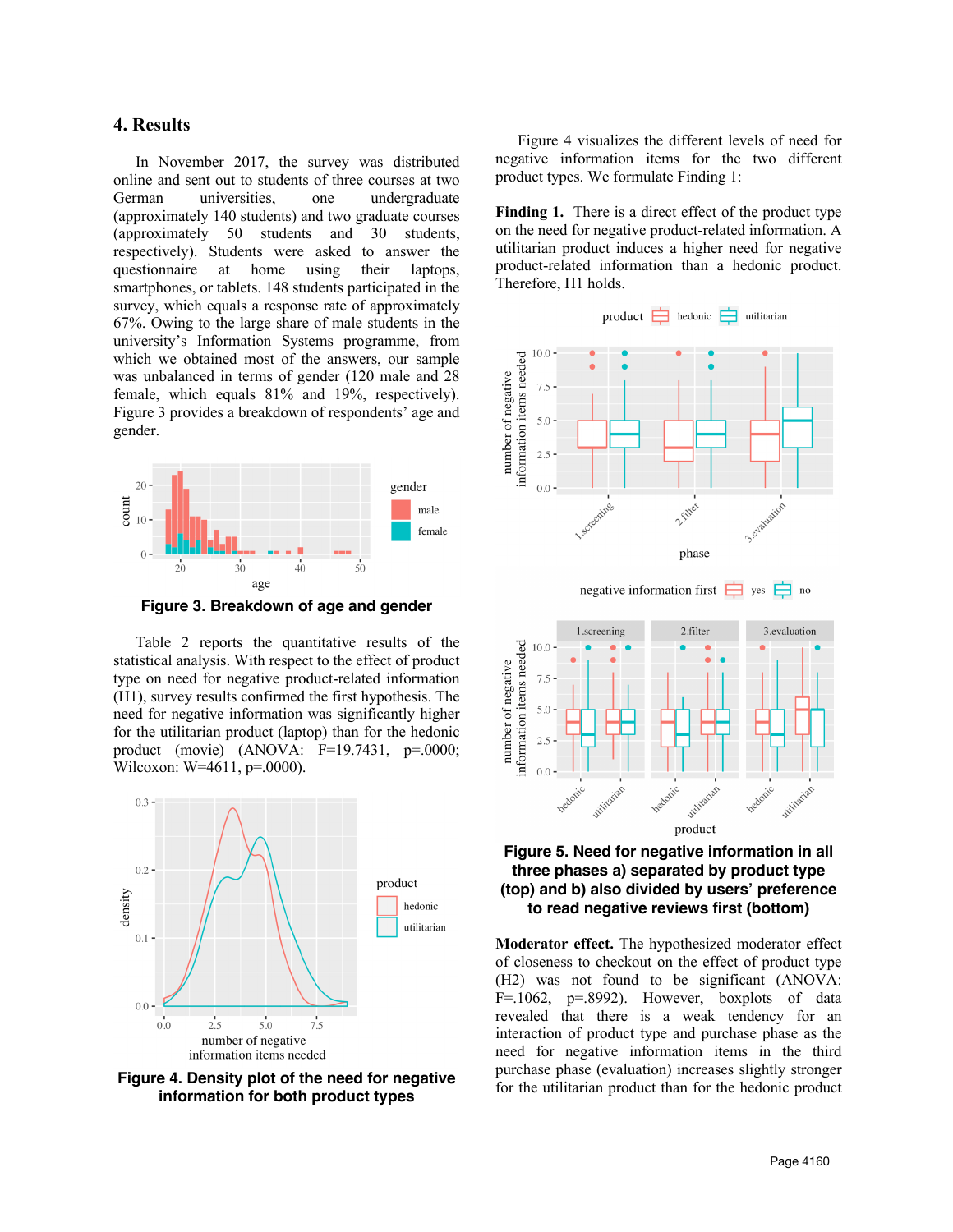(see Figure 5a). Further, the need for negative information items seems to vary across purchase phases in a non-linear way: For movies, it slightly decreases from phase one (screening) to phase two (filter) and increases from phase two to phase three (evaluation). We summarize Finding 2:

**Finding 2.** Telling from the statistics, H2 does not hold. Telling from visual exploration, there is at a least a weak interaction of purchase phase and product type with respect to the need for negative product-related information which is, furthermore, non-linear.

The main effect of the purchase phase on the need for negative information was not significant (ANOVA: F=2.7286, p=.0659; Friedman: X 2=4.4848, p=.1062). The control variable of general preference to read negative information first had indeed a significant effect on the need for negative information (ANOVA: F=9.2646, p=.0024; Wilcoxon: W=3123.5, p=.0025). Participants who stated to generally read negative information first also revealed a tendency to seek for more negative information, largely irrespective of the purchase phase (see Figure 5b).

# **5. Discussion and limitations**

Our results indicate that the *need* for negative product-related information depends on the product type. We could confirm that the need for negative product-related information is higher for utilitarian products than for hedonic products. We therefore contribute to negativity bias theory, that not only users' *perception* of negative information, but also their *need* for negative information varies with the product type.

The results provide some interesting insights for ecommerce platform providers on how to enrich a product search with mined product features. Our results show that negative information is important to users as (i) the assessed need for negative product features was almost as large as the need for positive product features, and (ii) 59% of the participants indicated that they read negative reviews first.

It is however interesting to note that the need for negative information does not exceed the need for positive product-related information. In our results, we see that the majority of participants preferred a relatively balanced view on positive and negative information. We speculate that the negativity bias indeed affects human perception of negative information and leads to a biased view–but that it does not lead to a higher need of negative information than positive information. More research is needed to investigate this issue.

Further analyzing the need for negative information, users demand more negative productrelated information for utilitarian products in comparison to hedonic products. Our results indicate that users have the strongest need for negative productrelated information in the evaluation phase. This seems reasonable because this is the phase in which the final decision in favor of or against a product has to be made. However, this is also the only phase for which participants are familiar with consuming negative information, based on their past shopping experience. Trying to explain the non-significant results regarding the second hypothesis, it might have been that the differentiation between three stages within the survey have not sufficiently represented reality. It is also possible that participants were not sufficiently able to imagine the use of negative information in three different purchase-process phases. One possible reason for this could be that today's ecommerce websites mainly present negative product-related information along with product descriptions at a rather late stage in the purchase process [5] (i.e., the evaluation phase in this paper's terminology). This could mean that participants might not have been able to imagine using negative product-related information in phases other than the evaluation phase. This problem could be overcome in future studies by using mockups or prototypes of (fictitious) ecommerce sites before or during the questionnaire to provide visual examples of how negative product-related information can be integrated into earlier phases. Mockups and prototypes, however, as already mentioned, bear the risk of priming participants towards certain design solutions. Therefore, a survey approach was chosen for this earlystage research on the need for negative information.

The fact that 59% of the participants prefer to read negative reviews first might indicate that the need for negative information differs *within* the phases rather than *across* the phases. For example, in the third phase (evaluation phase) most users prefer to read negative reviews first but want to consume positive reviews later as well. This indicates that there is a sequence dependency of negative and positive information within the phases.

Such sequence effects within a phase are probably less important in the first phase (screening phase), as the single goal of this phase is to obtain an overview of product features and there is hardly any interaction within the phase. In the second phase (filtering phase) however, sequence effects might be interesting, that is, the sequence in which users would want to use positive and negative filters. The third phase (evaluation phase) is the only phase that users have experience with and therefore results for this phase are a strong indication that sequence effects *within* the phases should be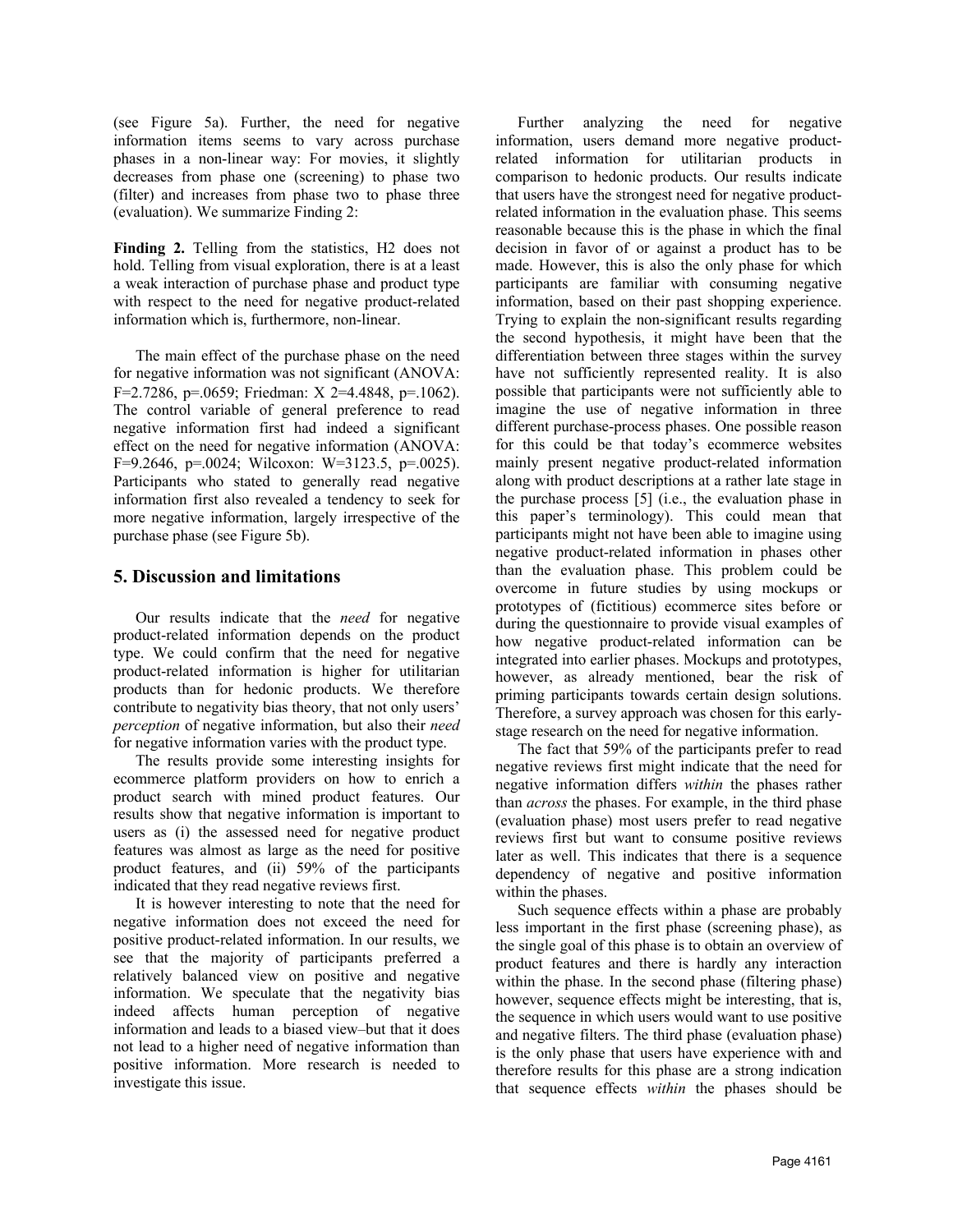further investigated. To address sequence effects *within* the phases, it would be appropriate to investigate the consumption sequence of positive and negative information with a functional prototype and further research can implement such a prototype by drawing on the results we obtained.

Beneath the issues just addressed, we have further limitations. First, the sampling was imbalanced in terms of gender and age. This was owed to the large fraction of male students in the Information Systems programme. However, we see no indication that female users would assess negative PUGC differently from male users. Second, the chosen products were just examples and examples always have specific characteristics that are debatable. Third, there may be a cultural predisposition towards a purchasing process that emphasizes negative product-related information more strongly in the purchasing process than in other cultures. All three limitations, unbalanced sampling product selection, and cultural background, might have biased the results.

#### **6. Conclusion and further research**

Insights about a dynamic perspective of the need for negative product-related information can inform ecommerce platform providers on how to design product search in new ways. As a practical implication, web shops and ecommerce platforms which mainly sell utilitarian products should therefore be aware that it might be beneficiary to integrate negative productrelated information into the search options and help users discover the negative product-related information in the purchase process. Negative product-related information should be presented on (almost) equal footing with positive product-related information.

This study's aim was to improve the understanding of which information is needed for which product type in which phase of the purchase process. Especially, the need for negative product-related information has potential to enrich product search significantly. Future ecommerce sites increasingly face the challenge to process and organize user-generated content in a meaningful and effective way. By gaining more knowledge about information needs, web shop managers will better be able to design product search experiences and satisfy the information need of customers. While research on the negativity bias has been agnostic of purchase-decision process phases so far, we combined the concepts of negativity effects and decision phases to analyze information needs in a dynamic way.

With the knowledge of users' needs for negative product-related information throughout the purchasedecision process comes the potential to design the

purchase process more efficiently. However, measuring the quality of the purchase process itself (e.g., with well-known metrics, like a consideration set, time consumed, or quality of the decision) needs further research, for which our findings may serve as a basis. Further research could (i) investigate on more aspects of information need in early phases of the purchase process, (ii) take more product type classifications into consideration, (iii) conduct the study with different types of user communities, or (iv) investigate the effects of negative product-related information on purchase intention and conversion rate.

#### **7. References**

- [1] C. Cheung and M. Lee, "Online Consumer Reviews: Does Negative Electronic Word-of-Mouth Hurt More?," *AMCIS 2008 Proceedings*, 2008.
- [2] C. Park and T. M. Lee, "Information direction, website reputation and eWOM effect: A moderating role of product type," *Journal of Business Research*, vol. 62, no. 1, pp. 61–67, Jan. 2009.
- [3] S. Sen and D. Lerman, "Why are you telling me this? An examination into negative consumer reviews on the Web," *J. Interactive Mark.*, vol. 21, no. 4, pp. 76–94, Sep. 2007.
- [4] D. Yin, S. Mitra, and H. Zhang, "Research Note— When Do Consumers Value Positive vs. Negative Reviews? An Empirical Investigation of Confirmation Bias in Online Word of Mouth," *Information Systems Research*, vol. 27, no. 1, pp. 131–144, Feb. 2016.
- [5] J. Huang, O. Etzioni, L. S. Zettlemoyer, K. Clark, and C. Lee, "RevMiner: an extractive interface for navigating reviews on a smartphone," in *UIST*, 2012, pp. 3–12.
- [6] Y. Liu, P. Chen, and Y. Hong, "The Value of Multidimensional Rating Systems: An Information Transfer View," *ICIS 2014 Proceedings*, Dec. 2014.
- [7] M. Hu and B. Liu, "Mining and Summarizing Customer Reviews," in *International Conference on Knowledge Discovery and Data Mining*, 2004.
- [8] Y. Hong, P.-Y. Chen, and L. Hitt, "Measuring Product Type With Dynamics of Online Product Review Variance," *ICIS 2012 Proceedings*, 2012.
- [9] P. Herrmann, D. Kundisch, S. Zimmermann, and B. Nault, "How do Different Sources of the Variance of Consumer Ratings Matter?," *ICIS Proceedings*, 2015.
- [10] C. J. Norris, J. T. Larsen, L. E. Crawford, and J. T. Cacioppo, "Better (or worse) for some than others: Individual differences in the positivity offset and negativity bias," *Journal of Research in Personality*, vol. 45, no. 1, pp. 100–111, Feb. 2011.
- [11] Y. Pan and J. Q. Zhang, "Born Unequal: A Study of the Helpfulness of User-Generated Product Reviews," *J. of Retailing*, vol. 87, no. 4, pp. 598–612, 2011.
- [12] R. F. Baumeister, E. Bratslavsky, C. Finkenauer, and K. D. Vohs, "Bad is stronger than good," *Review of General Psychology*, vol. 5, no. 4, pp. 323–370, 2001.